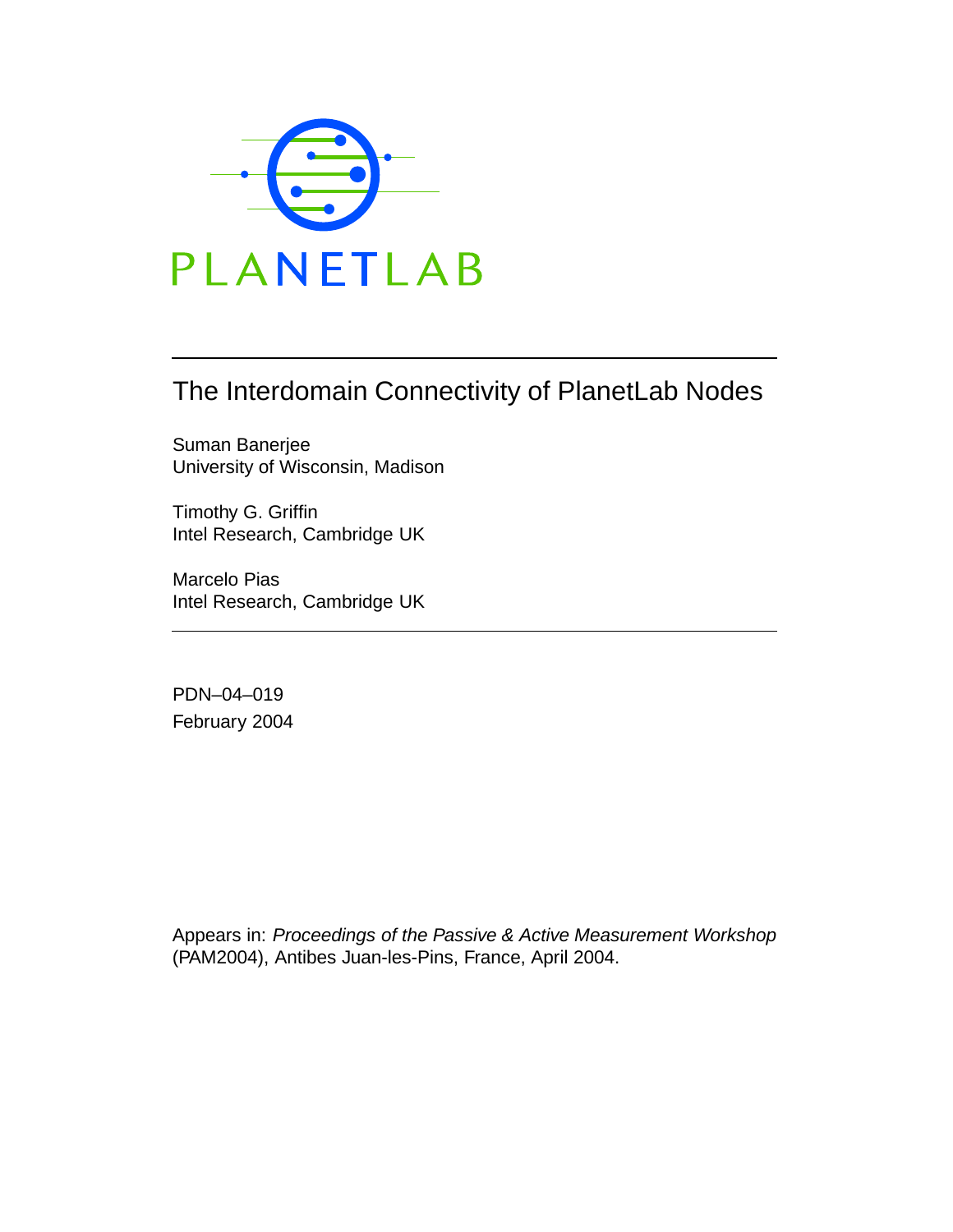# **The Interdomain Connectivity of PlanetLab Nodes**

Suman Banerjee\*, Timothy G. Griffin\*\*, Marcelo Pias\*\*\*

**Abstract.** In this paper we investigate the interdomain connectivity of PlanetLab nodes. We note that about 85 percent of the hosts are located within what we call the *Global Research and Educational Network* (GREN) — an interconnected network of high speed research networks such as Internet2 in the USA and Dante in Europe. Since traffic with source and destination on the GREN is very likely to be transited solely by the GREN, this meansthat over 70 percent of the end-to-end measurements between PlanetLab node pairs represent measurements of GREN characteristics. We suggest that it may be possible to systematically choose the placement of new nodes so that as the PlanetLab platform grows it becomes a closer and closer approximation to the Global Internet.

## **1 PlanetLab**

The primary goal of PlanetLab is to provide a geographically distributed platform for overlay-based services and applications [12, 1]. Currently there are over 120 participating sites with a total of over 300 hosted nodes. The open and shared nature of PlanetLab is enabling an exciting range of innovative experimentation in overlay techniques. Without its collectively supported infrastructure most participating research groups would not have the means to set up such a rich environment.

For many of the same reasons, the PlanetLab infrastructure has attracted researchers working with measurements of the *legacy Internet*. That is, PlanetLab nodes are employed to actively probe and collect various Internet metrics. We argue that this is an *opportunistic* use of PlanetLab in the sense that providing an Internet measurement infrastructure has never been among the primary goals of the project. This does not mean that PlanetLab is not a useful Internet measurement platform, only that PlanetLab measurements cannot *automatically* be taken as representative of the global Internet.

In this paper we investigate the interdomain connectivity of PlanetLab nodes. We note that about 85 percent of the hosts are located within what we call the *Global Research and Educational Network* (GREN) — an interconnected network of high speed research networks such as Internet2 in the USA and Dante in Europe. Since traffic with source and destination on the GREN is very likely to be transited solely by the GREN, this means that over 70 percent of the end-to-end measurements between PlanetLab node pairs represent measurements of GREN characteristics. Whether or not such measurements are representative of the global Internet is something that needs more investigation.

This should in no way be misconstrued as a criticism of PlanetLab — we are only stating that those using PlanetLab for measurements of the global legacy Internet need

\*\*\* Intel Research, Cambridge UK. marcelo.pias@intel.com

<sup>?</sup> University of Wisconsin, Madison. suman@cs.wisc.edu

<sup>\*\*</sup> Intel Research, Cambridge UK. tim.griffin@intel.com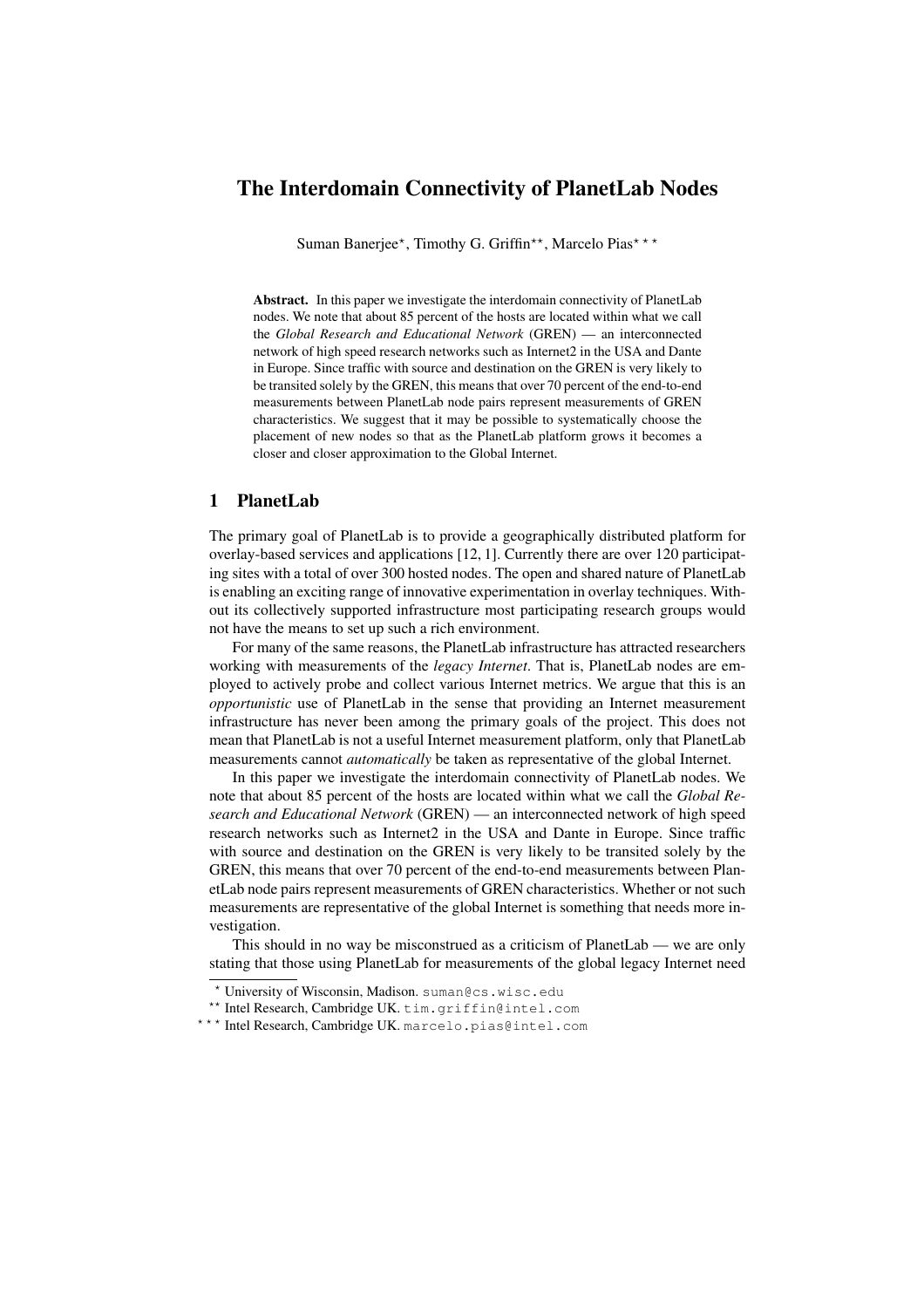to present their arguments with care. On the other hand, the GREN is in some respects more attractive to measurement researchers than the Internet at large. Primarily this is because it is more *transparent* — that is, there is more publicly available information about the connectivity of the GREN and more willingness on the part of its operators to share information with the research community. We suggest that it may be possible to systematically choose the placement of new nodes so that as the PlanetLab platform grows it becomes a closer and closer approximation to the Global Internet. We advocate that there is still a large amount of untapped diversity within GREN which can be explored for similar effect on the PlanetLab.

We present some preliminary results on a case study. We generate a site-to-site distance matrix for PlanetLab sites where distances between sites is taken to be minimum round trip time. We then enumerate all possible triangles formed by three sites and investigate the violations of the triangle inequality. Low violations are important for the feasibility of various proposals to generate synthetic coordinate systems for the Internet based on round trip time measurements [11, 13, 17]. We find that when we classify triangles as "research triangles" (all nodes on the GREN), "commercial triangles" (all nodes off of the GREN), and "mixed triangles" (combination of commercial and GREN sites). We find that the distribution of "bad triangles" is lowest for research triangles (about 12 percent), higher for mixed triangles (about 20 percent), and highest for commercial triangles (about 25 percent).

### **2 The Global Research and Education Network (GREN)**

The global Internet is comprised of a large collection of autonomously administered networks. Some of these networks are operated by commercial enterprises, while others are operated by nonprofit organizations. Perhaps the largest nonprofit networking organizations exist to provide connectivity between research and academic institutions. This includes the Geant backbone network run by the Dante organization in Europe and the Abilene backbone network run by Internet2 in North America. Such backbones connect many regional and national research networks into a large global network providing connectivity between diverse academic and research organizations. We refer to this network as the *Global Research and Education Network* (GREN).

Figure 1 presents a simplified picture of the current GREN. The GREN is *not* by any means a single administrative entity. All of the networks are independently administered, and exhibit various degrees of cooperation. There is also large diversity in the primary goals of these networks. Some regional networks are targeted toward a specific set of users, while others serve a larger research and education community. For example, the CERN network exists largely to provide high bandwidth connectivity between physics laboratories around the world. On the other hand, the WiscNet of Wisconsin (http://www.wiscnet.net) exists to provide connectivity between K-12 educational and university level institutions. Some GREN networks provide transit to commercial network providers, while others do not. For example, the backbone of Internet2, the Abilene network, does not provide commercial connectivity, while WiscNet does. The ARENA project (http://arena.internet2.edu) provides a very useful online compendium of information about the networks making up the GREN. It should also be remembered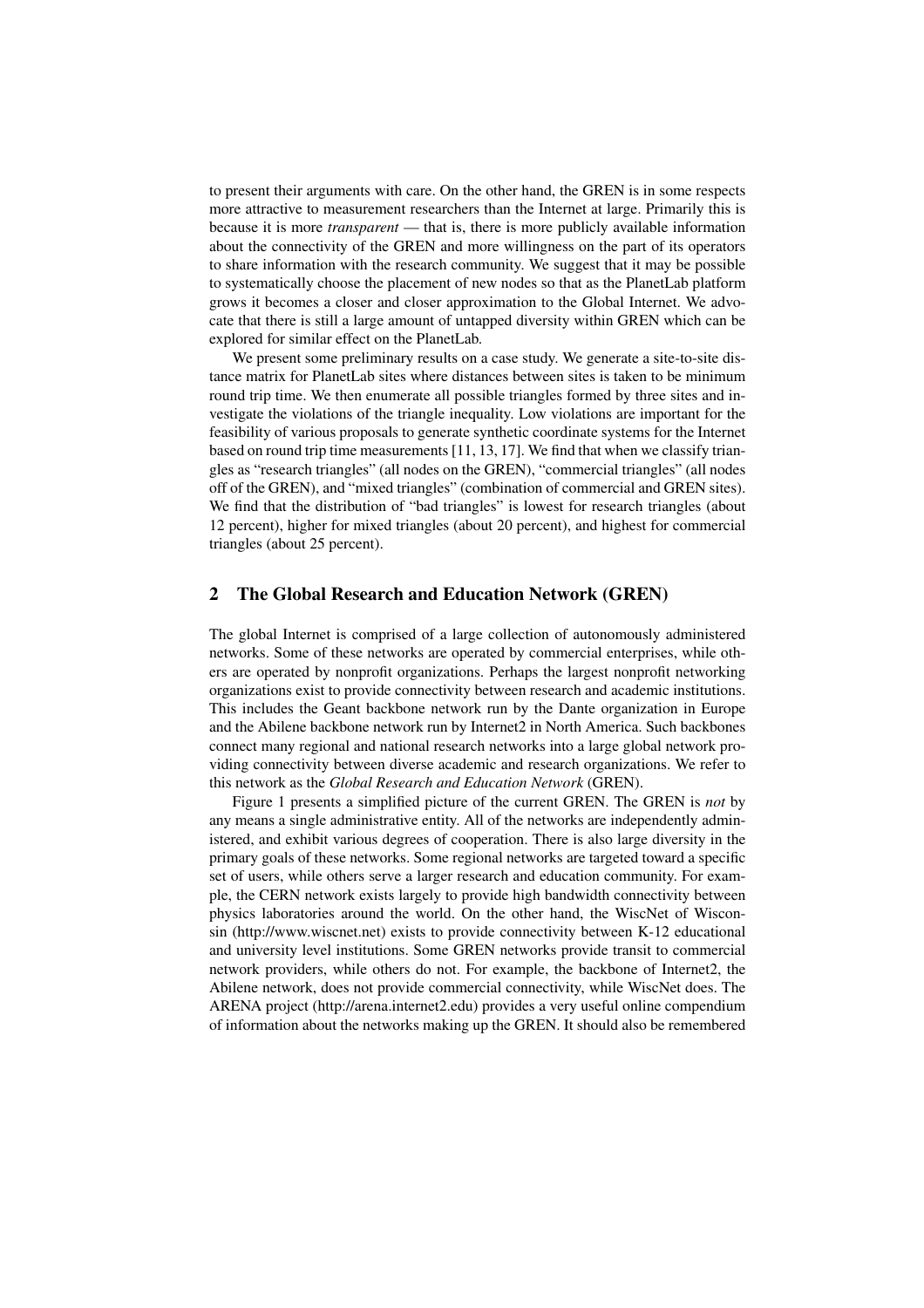

**Fig. 1.** A highly simplified and incomplete schematic of the GREN.

that the GREN is continually changing and expanding. For example, to Latin America from Europe, GREN traffic is routed today through the USA (Florida). A directed link between Geant and the Latin American research networks is planned within the scope of the ALICE project [15]. This will create a "short-cut" between these networks, which is likely to have an effect on how experimental results should be interpreted. Similarly, other new links are planned between Europe and USA.

The logical connectivity of the GREN networks does not immediately tell us how traffic between them is *routed*. Figure 2 depicts two sites A and B that have connectivity to both the GREN and the commercial Internet. One would normally expect that both sites A and B prefer routes from the research network over routes learned from their commercial providers. There are several reasons for this, the primary one being that research connectivity is normally paid for out of a special source of funds, and it may not be metered as it is normally done with commercial traffic. In addition, there may be the perception that for research work, the research network will give better performance. In this way, we can think of the research network as providing a "short cut" between A and B that bypasses the commercial Internet. Of course, this may be occasionally overridden by local routing policies. The actual connectivity of most sites is more complex than Figure 2. For example, Figure 3 shows the connectivity of two PlanetLab sites: planetlab2.cs.unibo.it and planetlab2.cs.wisc.edu. We have verified our assumptions about routing policies with "AS level traceroutes". For the above example this yields: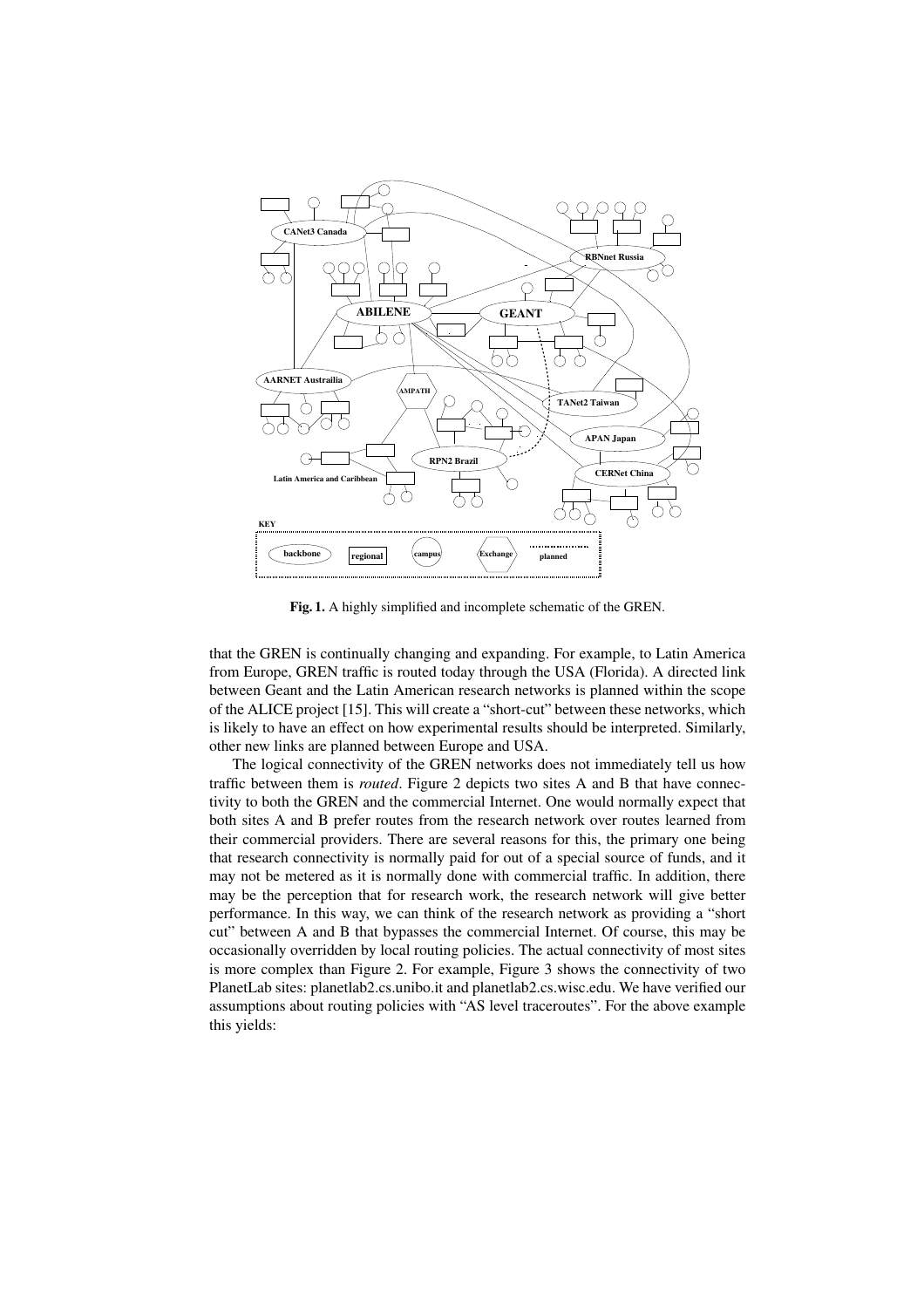



**Fig. 2.** Simple schematic of the routing choices as A and B

**Fig. 3.** A slightly more complicated example.

| AS 137 : GARR |  | --- Italian REN                                     | (5 routers) |
|---------------|--|-----------------------------------------------------|-------------|
|               |  | AS 20965 : GEANT --- Dante Backbone                 | (3 routers) |
|               |  | AS 11537 : ABILENE --- Internet2 backbone           | (2 routers) |
|               |  | AS 2381 : WISCNET --- Wisconsin REN                 | (3 routers) |
| AS 59         |  | : MAD $U$ $---$ U. of Wisconsin, Madison (5 routes) |             |

We compute these by first performing router-level traceroutes between PlanetLab nodes using Scriptroute [2] and then post-processing the results to associate intermediate routers with ASNs. With only a few exceptions, our expectations about routing were confirmed.

# **3 PlanetLab and the GREN**

Since those engaged in the building of PlanetLab and the deployment of overlay services are largely academically oriented researchers, it should not be surprising that the majority of PlanetLab sites are located in the GREN. However, as far as we know there has never been an attempt to systematically quantify this relationship.

We must determine whether a given PlanetLab host or site is connected to the GREN or the commercial Internet. We use the following approach. First, we obtain a reasonable list of ASes in the GREN. This was done by extracting from Route-Views [3] BGP routes only those routes that were announced by Abilene (this can be found in the "oix" full snapshot" source). This BGP session with Route-Views announces only research destinations (about 8,000 routes). In a perfect world, the ASNs in the AS-PATHS of these routes would be exactly the ASNs of the GREN. However, a small number of routes from the commercial Internet get "leaked" into these tables (for reasons still unclear), and so we must eliminate some ASes that are known to be commercial providers (Sprint, MCI, and so on). On January 15, 2004, this procedure left us with a list of 1,123 ASNs for the GREN.

Next, for each IP address associated with a PlanetLab node, we find the originating ASN associated with the longest matching prefix. In order to generate a reasonable mapping of originating ASNs to prefixes, we merged routing information from 20 BGP tables taken from RIPE [10] and Route-Views. This is essentially the basis of the technique described in [9, 8] for obtaining AS-level traceroutes. If the originating AS is in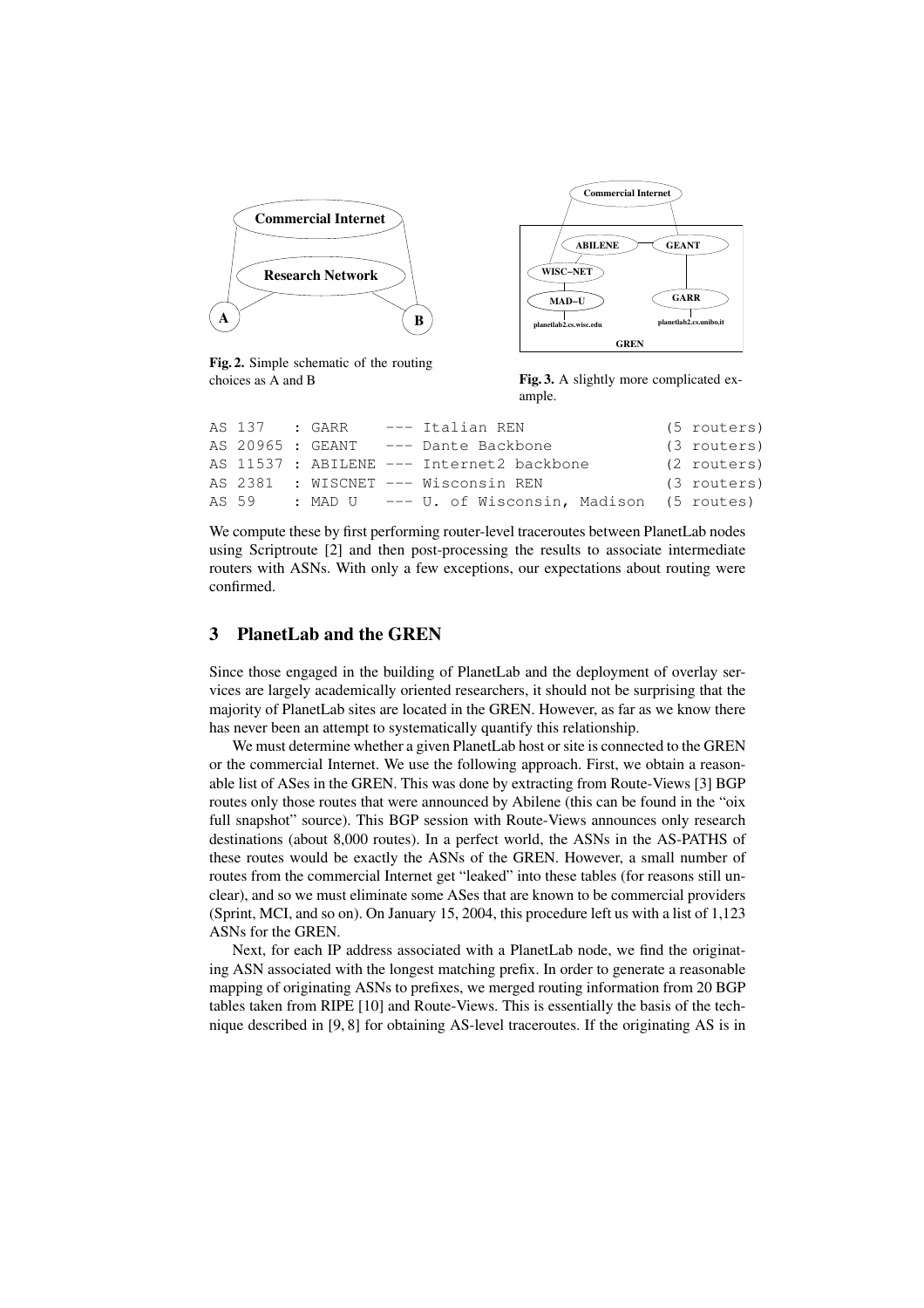our GREN list, we classify the node as a GREN node. Otherwise it is a commercial node. If the address is associated with Multiple Originating ASNS, some being commercial and others research, we classify the site as MOAS. With the 276 production nodes of January 15, 2004, we obtain the following breakdown as shown in Table 1.

|                                     | class number percent |      |             | class number percent                |      |
|-------------------------------------|----------------------|------|-------------|-------------------------------------|------|
| <b>MOAS</b>                         |                      |      | <b>MOAS</b> |                                     |      |
| Commercial                          | 27                   | 9.8  | Commercial  |                                     | 9.8  |
| Research                            | 2351                 | 85.1 | Research    | 1041                                | 84.5 |
| <b>Table 1.</b> Breakdown of hosts. |                      |      |             | <b>Table 2.</b> Breakdown of sites. |      |

We then group the hosts into *sites* containing multiple hosts. This produces 123 sites with a breakdown very close to that of the hosts (Table 2).

Note that this means that over 70 percent of the end-to-end measurements between PlanetLab node pairs represent measurements of GREN characteristics. We then classified these sites into one of four broad geographical regions: North America (NA), Europe the Middle East and Africa (EMEA), Asia Pacific (AP), and Latin America (LA). The breakdown of the sites are listed in Table 3.

|                                      |                       |      | class      |                     | region number percent |      |
|--------------------------------------|-----------------------|------|------------|---------------------|-----------------------|------|
|                                      | region number percent |      | Commercial | <b>EMEA</b>         |                       | 0.8  |
|                                      |                       |      | Research   | LA                  |                       | 0.8  |
| LA                                   |                       | 0.8  | Research   | AP                  |                       | 4.9  |
| AP                                   |                       | 4.9  | Commercial | NA                  | п                     | 8.9  |
| <b>EMEA</b>                          | 25                    | 20.3 | Research   | <b>EMEA</b>         | 23                    | 18.7 |
| <b>NA</b>                            | 91                    | 74.0 | Research   | NA                  | 74                    | 60.2 |
| <b>Table 3.</b> Breakdown by region. |                       |      |            | Research NA or EMEA | 97                    | 78.9 |
|                                      |                       |      | --------   |                     |                       |      |

**Table 4.** Combination of regions and types.

We now look at the combinations of these two classifications (Table 4). In this table we have ignored the MOAS sites (although they are still counted when computing percentages) Note that this means that over 60 percent of the end-to-end measurements between PlanetLab node pairs represent measurements of the NA and EMEA portion of the GREN. In summary, we note that not only are PlanetLab nodes situated in the GREN corner of the Internet, but inhabits a fairly small part of that world as well. The majority of site-to-site data flows are carried over the Abilene and Geant networks. Contrast this with the rich diversity illustrated in Figure 1.

#### **3.1 Case Study — The Triangle Inequality**

A number of applications would benefit from a global topological map of the Internet, which incorporates information such as the number of hops and the network latency between Internet hosts. Towards this goal, research in recent years have focused on distributed techniques to construct an *Internet Coordinate System,* in which each host can be assigned a virtual coordinate and the distance between the virtual coordinates of any two hosts will approximate their actual distance for some specific network performance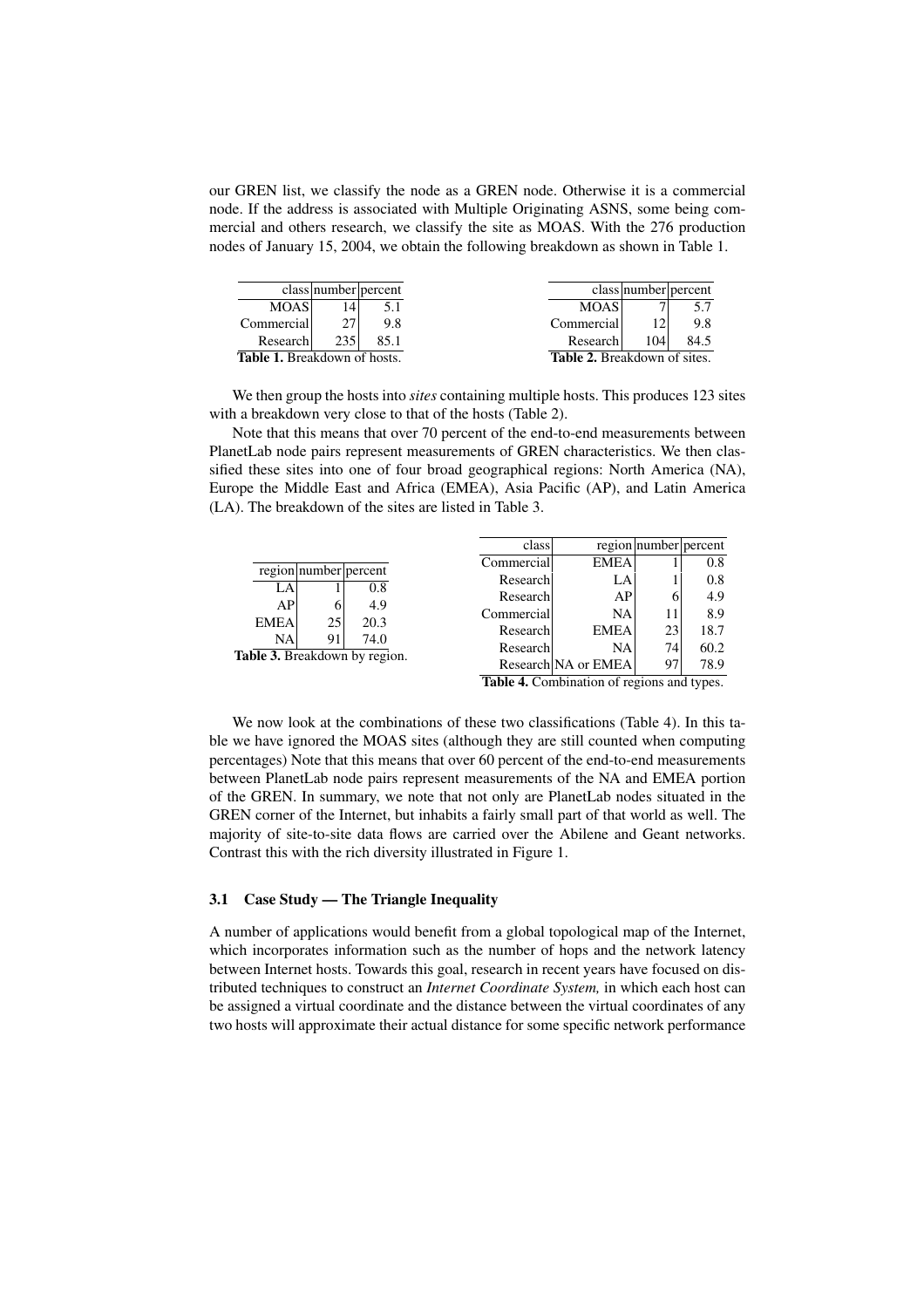metric. Network latency is an example of such a metric. There may be one such coordinate system for each metric of interest. Some of the proposed techniques are Global Network Positioning (GNP) [11], Lighthouses [13], Virtual Landmarks [17], ICS [7] and Practical Internet Coordinates (PIC) [4]. The goal in these techniques is to significantly reduce the number of measurements required, thereby scaling to large number of hosts. There are many applications that can leverage such an Internet Coordinate System, e.g. topologically-aware construction of peer-to-peer systems [5], network latency estimation tools [16], and distributed resource discovery mechanisms [14]. The general problem to construct such a coordinate system can be abstracted as the problem of mapping, or *embedding*, a graph into a metric space. A metric space M is defined by the pair  $(X, d)$  where X represents the set of valid objects and d is a metric. A metric is a function  $d: X \times X \to \mathbb{R}$  such that for  $x_i, x_j, x_k \in X$ , d satisfies the following properties:

1.  $d(x_i, x_j) \geq 0$  (positiveness), 2.  $d(x_i, x_j) = d(x_j, x_i)$  (symmetry),

3.  $d(x_i, x_j) \leq d(x_i, x_k) + d(x_k, x_j)$  (triangle inequality)

In contrast, a vector space V is a particular metric space in which  $X = \mathbb{R}^k$  and it has distance function  $\overline{D}$  that satisfies properties (1), (2) and (3). The embedding problem consists of finding a scalable mapping  $\gamma : X \to \mathbb{R}^k$  that transforms *objects*  $\{x_1, ..., x_n\}$ , of the original space, in this case the Internet graph, onto *points*  $\{v_1, ..., v_n\}$  in a target vector space V of dimensionality k.

The concept of distortion is used to measure the quality of an embedding technique. It measures how much larger or smaller the distances in the vector space  $D(v_i, v_j)$ are when compared to the corresponding distances  $d(x_i, x_j)$  of the original space. The distortion is the lowest value  $c_1 c_2$  that guarantees that [6]:

$$
\frac{1}{c_1} \cdot d(x_i, x_j) \le D(v_i, v_j) \le c_2 \cdot d(x_i, x_j)
$$

Different techniques have been recently proposed to embed the Internet graph into a metric space, while trying to minimize the distortion at the same time [11, 13, 17, 7, 4, 5]. The distance metric used in these techniques is the minimum round trip time (RTT) over a significantly large time interval.

#### **3.2 Triangle Inequality on the Internet**

The AS-level traffic on the Internet is forwarded based on dynamic BGP routing policies. In general, service providers are free to set their own BGP policies and make local arrangements with peering providers and customers. Moreover, service providers are often multi-homed, which means they have multiple connections to the Internet for various reasons such as links resilience by using backup links and traffic load balancing. Also, the customer-provider relationship can be regarded as one reason why shortest path routing may not be used in a given fraction of the network. There will be cases where providers, for business-related reasons, will prefer to route traffic via another provider as opposed to a customer, even if the shortest path is through its customer.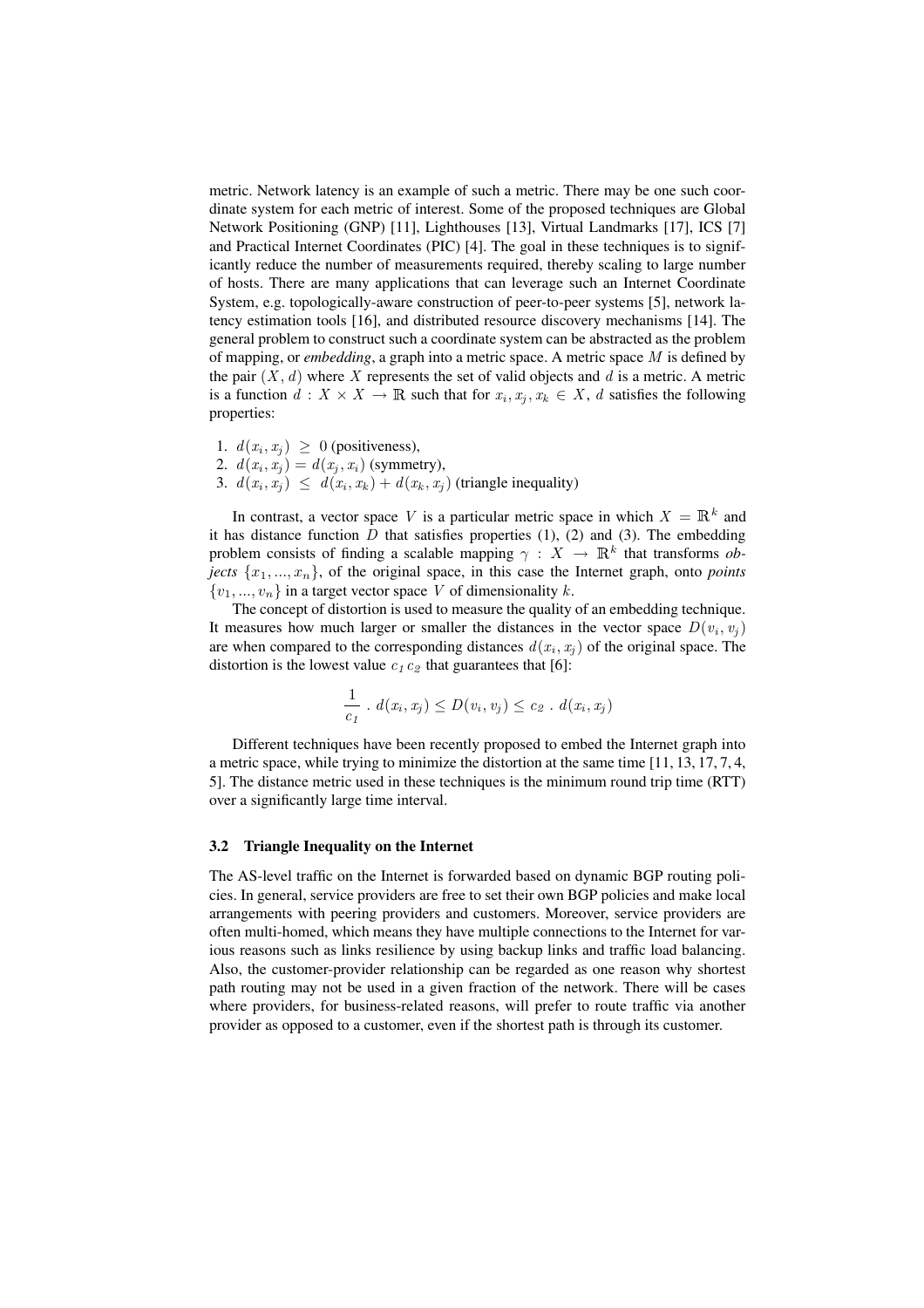Thus, there is no reason to expect that the triangle inequality, an important property of metric spaces, holds on the Internet. In this section we enumerate all possible triangles formed by three PlanetLab sites. We then analyze the violations of the triangle inequality, as well as a measure of how good these triangles are.

#### **3.3 Data and Methodology**

We used RTT data<sup>1</sup> collected between all PlanetLab hosts from November 17th to November 23rd 2003. We then calculated the minimum RTT between each pair of hosts available between those dates on consecutive 15-minute periods. Thus for each day in this period there were 96 matrices of RTT measurements (each entry represented a pairwise RTT measurement), and the size of each matrix was  $261 \times 261$ . Over the seven day period we therefore had 672 such matrices.

Our goal in this evaluation was to identify the various triangle inequality violations between these pairs of hosts. Since we wanted to perform this computation over our estimate of propagation delays on the paths only (and not the queueing and congestion effects), we first constructed a single matrix, in which each entry represented the minimum RTT between a pair of PlanetLab nodes over the entire 7-day period. This avoided biases in the results due to high variations in RTTs, e.g. during congested periods. Our analysis of the data indicated that by taking the minimum over a 7-day period, we can filter out congestion related effects which have periodic weekly patterns.

Many PlanetLab sites had multiple nodes per site. For instance, the Computer Laboratory (University of Cambridge) site hosted three nodes planetlab1, planetlab2 and planetlab3 under the domain cl.cam.ac.uk. The minimum RTTs between nodes within a site were very small, often of the order of 1 ms.

Examining triangles between all triples of nodes was therefore wasteful and biased our results by the distribution of nodes in PlanetLab sites. Thus, we selected a representative node in each site so as to build a *site by site* matrix  $D'$ , reducing the distance matrix to  $123 \times 123$  RTTs.

#### **3.4 Preliminary Results**

We defined a metric r, termed the *goodness* of a triangle, to test violations of the triangle inequality on the  $D'$  matrix. By convention  $a$  is the longest side of a triangle, and the other remaining sides are termed  $b, c$ . The metric  $r$  is defined as:

$$
r = \left(\frac{a}{b+c}\right) \times \left(1 + (a - (b+c))\right)
$$

This metric is made of two terms. The first one distinguishes between 'good' and 'bad' triangles (violators). Values of r less or equal to 1 represent 'good' triangles. In contrast, any triangle with r greater than 1 is a *violator*, i.e. the relation between its sides lengths do not satisfy the triangle inequality property. This first term is multiplied

<sup>&</sup>lt;sup>1</sup> The all-pairs RTT measurement data was being continuously collected by Jeremy Stribling (MIT) and it is available from http://www.pdos.lcs.mit.edu/˜strib/pl\_app/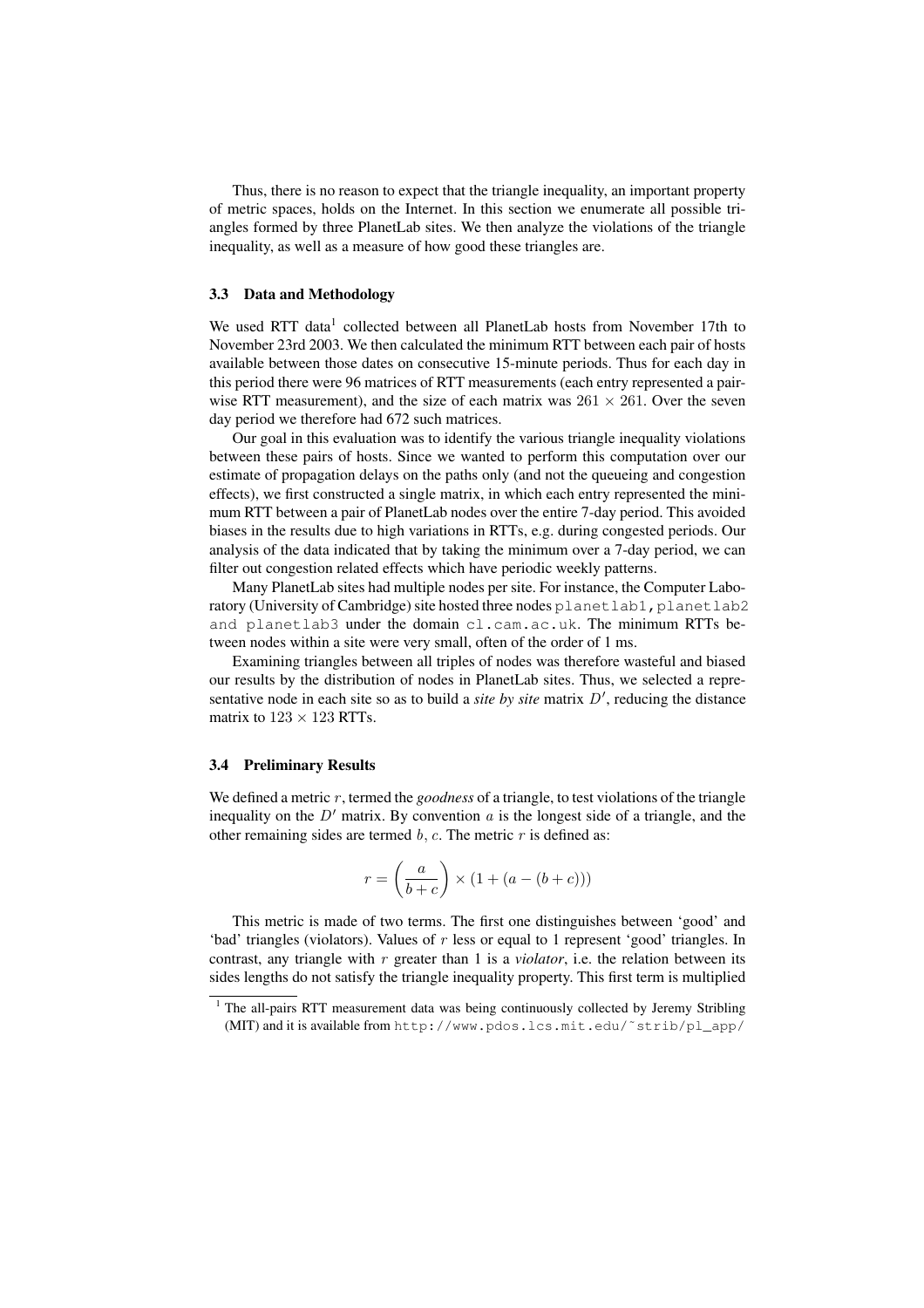by a factor which tells the 'goodness' of a triangle. The higher the value of  $r$ , the worse it is the triangle. We believe that triangles with higher  $r$  have higher impact on the embedding distortion factors  $c_1$  and  $c_2$ . However, further research is required to quantify such a distortion.



**Fig. 4.** CDF of the goodness metric r

In Figure 4, we plot the CDFs of metric  $(r)$  of triangles derived from the upper triangular part of  $D'$ . The three lines in each graph are: (1) RRR, which includes triangles formed only by sites in GREN, (2) CCC, which includes only those triangles that are formed by sites in the commercial Internet, and (3) Mixed, which includes all the other triangles (combination of commercial and GREN sites). Figure 3.4 shows the distributions of 'good' and 'bad' triangles; whereas Figure 3.4 presents only the cases of violators, i.e. values of  $r$  greater than 1.

We can make two interesting observations from this figure. First, there are fewer violations of the triangle inequality in the GREN than in the commercial Internet. Violators represent about 12% of the cases in the GREN and about 25% for the commercial Internet. When mixed triangles were tested, around 20% of them were violators.

And second, the triangles in the GREN are 'better' formed than the triangles in the commercial Internet. This means that 'bad' triangles in the commercial Internet tended to be larger than the ones of the GREN and also have a very long side.

At this stage, we speculate that this difference might be the reason why the distribution of violators for mixed triangles is closer to the distribution of commercial triangles (Figure 3.4). One would expect the opposite, as the number of GREN sites forming mixed triangles are predominantly larger.

It seems that commercial sites when combined to GREN sites influenced the shape of the triangles, i.e. distorting them. The nature and cause of these differences need further detailed investigation.

# **4 Recommendations for improving PlanetLab diversity**

The results presented in our case study leads to broad research questions — How can we choose a set of nodes in the Internet so that inter-node experiments can reasonably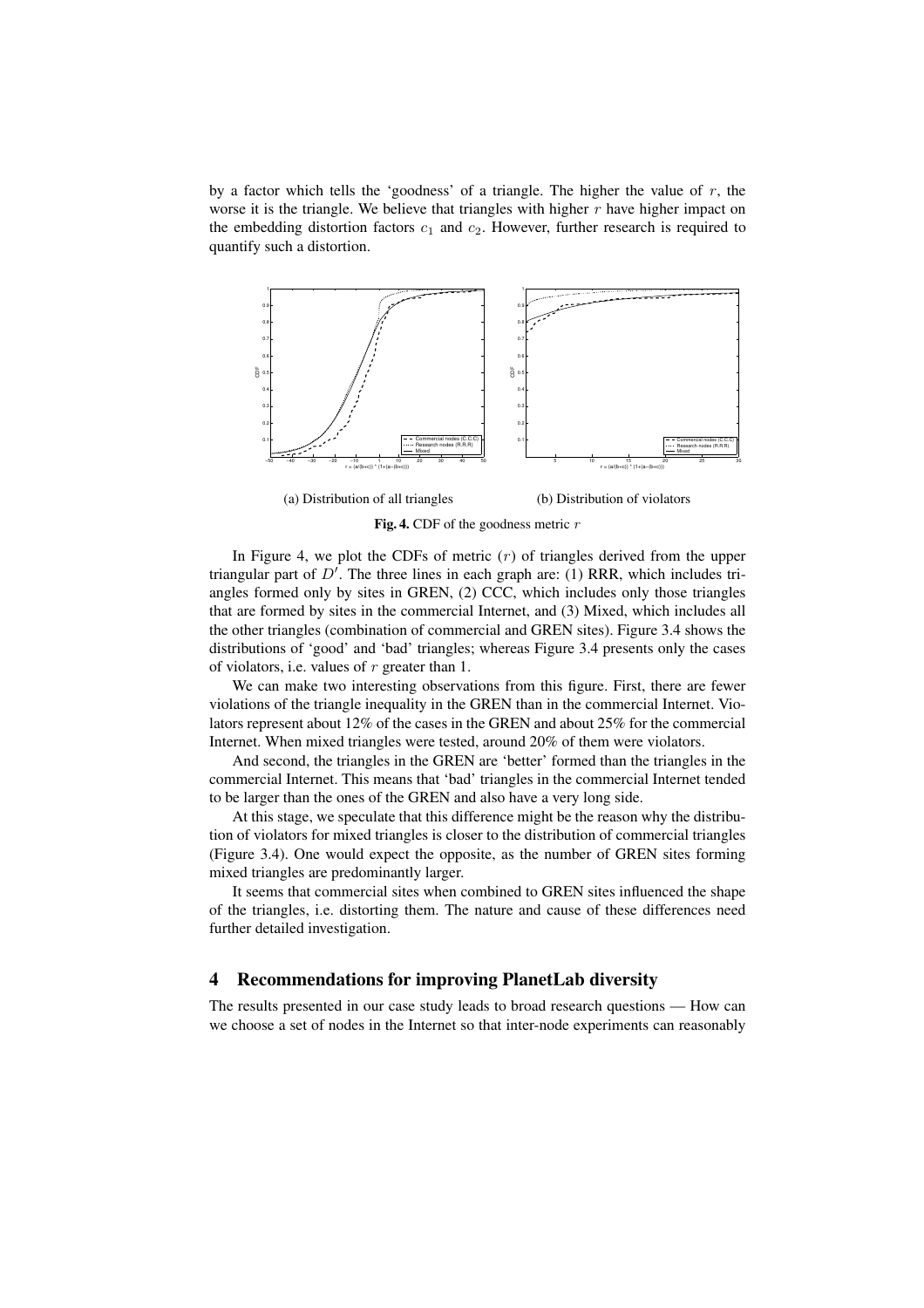be taken to represent behavior on the Internet as a whole? In the PlanetLab context this might be reformulated as follows — How can we systematically choose the placement of new nodes so that as the PlanetLab platform grows it becomes a closer and closer approximation to the Global Internet?

One aspect of this is the distinction between commercial and research networks. One direction towards diversity might be to increase the number of sites on the commercial networks. This may be desirable, but as a general strategy it has several shortcomings. The main problem with this approach is that many research sites are buried deep inside of department/campus/regional networks and find it difficult if not impossible to get direct access to the commercial Internet. For example, the PlanetLab hosts at the computer science department in UW Madison are many router hops away from a commercial router. It obtains connectivity through a departmental network, then a campus network, and finally through a state-wide research network (WiscNet). It is only WiscNet that provides access to the commercial Internet. A solution to add diversity in PlanetLab paths might be to work with the upstream networks and have some PlanetLab net blocks announced only to the commercial networks upstream from Wiscnet. Perhaps this could be implemented with some type of BGP community sent up on the routes when they are announced into WiscNet. It probably can be done, but requires a lot of BGP magic.

We would advocate a different approach. The entire GREN is very large and comprises of a diverse set of networks. For example, CERN runs a network that is to GREN what the GREN is to the global Internet. Out of the 1123 ASes that we found in the GREN, PlanetLab nodes are located in 80, i.e. less than 8% of them. Perhaps the best strategy (in terms of cost and feasibility) is to make a targeted and systematic attempt to exploit the existing diversity of the GREN. Our exploration and research of the characteristics of GREN lead us to believe that there are a lot of diverse networks within GREN itself. For example, While some research divisions in academic environments may have relatively low bandwidth connectivity to the Internet, other departments and entities, e.g. some astronomy and high-energy physics communities, have very high bandwidth connectivity and we should target this diversity of groups and communities outside of Computer Science to add on as PlanetLab sites. We should also aggregisvely consider adding further geographic diversity by recruiting more sites in Latin America, Asia, Australia, Russia and so on. The connectivity characteristics of such diverse locations would certainly enhance the diversity on the PlanetLab. One possible approach to do this might be to examine various routing and topological data that are available from sites like Caida (http://www.caida.org), e.g. Skitter data, and identify specific sites within GREN that will expand PlanetLab diversity.

Focusing on the GREN for diversity has additional advantages. In general, the GREN is more *transparent* — there is more publicly available information about the connectivity of the GREN and more willingness to share information with the research community. Hence if we can find suitable diversity just within GREN, such an enhancement is certainly worth exploring further as we attempt to establish greater diversity within PlanetLab.